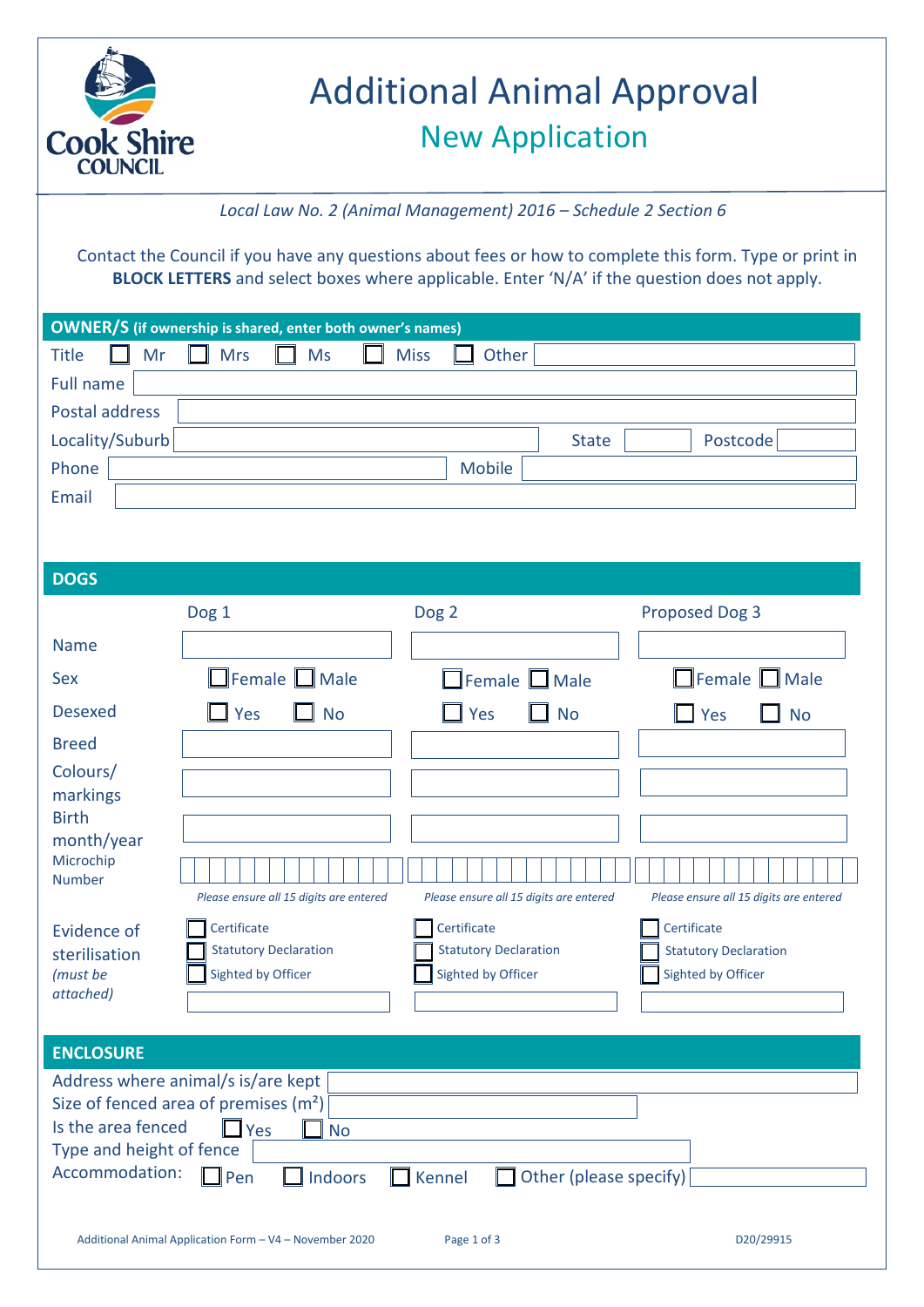## **SUPPORTING DOCUMENTS**

### $\Box$  A site plan showing:

- o location of any residence / existing structure
- o boundary of adjoining land in other occupancy
- o location of any roads, gates or grids;
- o any place in which food for human consumption is stored;
- o the purposed or actual location of any enclosure for the animals; and
- o any watercourses.

## **TERMS AND CONDITIONS**

- 1. I acknowledge that this approval is not transferable and therefore would be void should any animal listed in this application become deceased or relocate to another property or leave the Cook Shire Council area.
- 2. I understand all dogs must be registered and renewed each year for the approval to remain in effect.
- 3. I understand that all dogs and cats born from April 2009 must be implanted with a microchip to be eligible to apply for this permit.
- 4. I fully understand that it is my responsibility to ensure each of the animals listed overleaf are:
	- o Properly cared for and given adequate food, water, exercise and shelter
	- o Suitably restrained to my property and unable to wander at large
	- o Unable to cause risk, injury or danger to other people or animals
	- o Unable to cause a nuisance or hazard to health or safety
- 5. I fully understand that I have a legal obligation to advise Cook Shire Council of any changes to the information contained on this registration form within 7 days of the change as required by section 54 of the *Animal Management (Cats and Dogs) Act 2008.*
- 6. I understand that a restricted dog is any dog of the following breeds, *(including cross breeds of these breeds)*, Dogo Argentino, Fila Brasileiro, Japanese Tosa and American Pit Bull Terrier, and that it is an offence to breed or supply the above breeds and that a permit is required for their keeping.
- 7. I fully understand that it is an offence to fail to declare that this dog is a regulated dog, *(including dangerous dog, a declared menacing dog or a restricted dog)*.

### **DECLARATION**

To the best of my knowledge, the information provided in this application is correct. I agree to the above terms and conditions.

Applicant's Signature | The Date of Participate Date of Participate Date of Participate Date Date

You are providing personal information which will only be used for Council business activity specific to your enquiry, request, or application. Your personal information is managed in accordance with the *Information Privacy Act 2009*, will only be handled by persons authorised to do so and will not be disseminated unless you have given Council permission to do so or the disclosure is required by law.